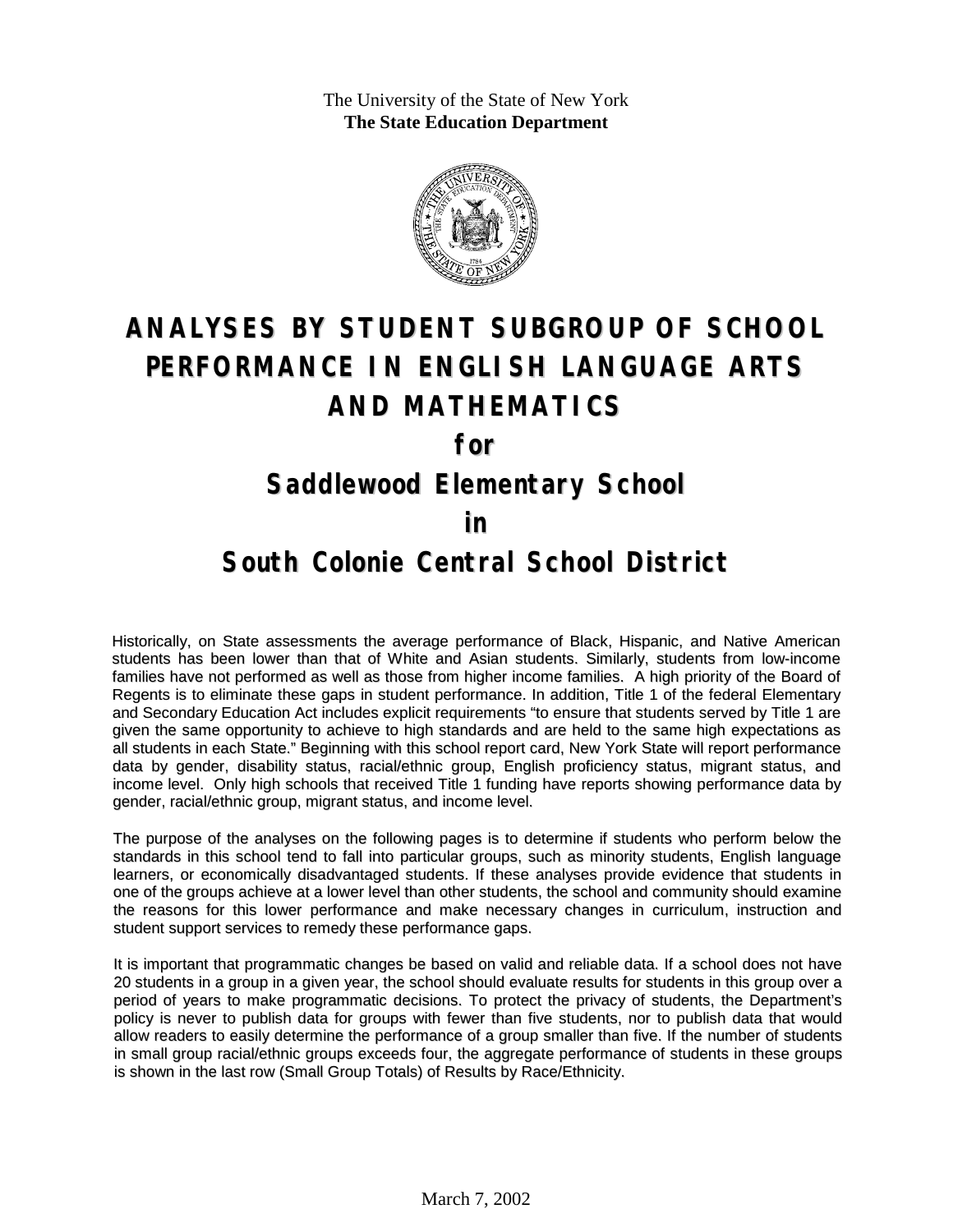## **Elementary English Language Arts**

A description of the performance levels and summary results for all general-education students and all students with disabilities can be found in the *Overview* of the New York State Report Card.

| <b>Student Subgroup</b>                  | <b>Counts of Students</b> |            |                             |                |                       |                |                |              | <b>Percentages</b><br>of Tested |                  |
|------------------------------------------|---------------------------|------------|-----------------------------|----------------|-----------------------|----------------|----------------|--------------|---------------------------------|------------------|
|                                          | <b>Not Tested</b>         |            |                             | <b>Tested</b>  |                       |                |                |              | <b>Students</b>                 |                  |
|                                          | <b>ALT</b>                | <b>ELL</b> | No<br>Valid<br><b>Score</b> | Level<br>1     | Level<br>$\mathbf{2}$ | Level<br>3     | Level<br>4     | <b>Total</b> | Level<br>$2 - 4$                | Level<br>$3 - 4$ |
| Results by Race/Ethnicity                |                           |            |                             |                |                       |                |                |              |                                 |                  |
| American Indian/Alaskan<br><b>Native</b> | $\mathbf 0$               | 0          | $\mathbf 0$                 | s              | $\mathbf s$           | s              | $\mathbf s$    | 3            | $\mathbf s$                     | s                |
| <b>Black</b>                             | 0                         | 0          | $\pmb{0}$                   | $\pmb{0}$      | $\mathbf{1}$          | $\overline{4}$ | 0              | 5            | 100%                            | 80%              |
| Hispanic                                 | 0                         | 0          | $\pmb{0}$                   | 0              | 0                     | $\mathbf 0$    | 0              | 0            | 0%                              | 0%               |
| Asian or Pacific Islander                | $\mathbf 0$               | 0          | 0                           | s              | $\mathbf s$           | ${\bf s}$      | s              | 4            | $\mathbf s$                     | s                |
| White                                    | $\mathbf 0$               | 0          | $\mathbf{1}$                | 3              | 14                    | 33             | 12             | 62           | 95%                             | 73%              |
| Total                                    | $\mathbf 0$               | 0          | 1                           | 3              | 15                    | 43             | 13             | 74           | 96%                             | 76%              |
| Small Group Totals (s)                   | 0                         | 0          | 0                           | 0              | 0                     | 6              | 1              | 7            | 100%                            | 100%             |
| Results by Gender                        |                           |            |                             |                |                       |                |                |              |                                 |                  |
| Female                                   | $\mathbf 0$               | 0          | $\pmb{0}$                   | 1              | 9                     | 18             | $\overline{7}$ | 35           | 97%                             | 71%              |
| Male                                     | $\mathbf 0$               | 0          | 1                           | $\overline{c}$ | 6                     | 25             | 6              | 39           | 95%                             | 79%              |
| Total                                    | $\mathbf 0$               | 0          | $\mathbf{1}$                | 3              | 15                    | 43             | 13             | 74           | 96%                             | 76%              |
| Results by English Proficiency Status    |                           |            |                             |                |                       |                |                |              |                                 |                  |
| <b>English Proficient</b>                | 0                         | 0          | $\mathbf{1}$                | 3              | 15                    | 43             | 13             | 74           | 96%                             | 76%              |
| <b>Limited English Proficient</b>        | $\mathbf 0$               | 0          | $\pmb{0}$                   | $\pmb{0}$      | 0                     | $\mathbf 0$    | 0              | 0            | 0%                              | 0%               |
| Total                                    | $\mathbf 0$               | 0          | $\mathbf{1}$                | 3              | 15                    | 43             | 13             | 74           | 96%                             | 76%              |
| Results by Income Level                  |                           |            |                             |                |                       |                |                |              |                                 |                  |
| Economically<br>Disadvantaged            | $\pmb{0}$                 | 0          | $\mathbf 0$                 | $\mathbf{1}$   | 1                     | 8              | 0              | 10           | 90%                             | 80%              |
| Not Disadvantaged                        | 0                         | 0          | $\mathbf{1}$                | $\overline{2}$ | 14                    | 35             | 13             | 64           | 97%                             | 75%              |
| Total                                    | $\mathbf 0$               | 0          | 1                           | 3              | 15                    | 43             | 13             | 74           | 96%                             | 76%              |
| Results by Migrant Status                |                           |            |                             |                |                       |                |                |              |                                 |                  |
| <b>Migrant Family</b>                    | 0                         | 0          | $\pmb{0}$                   | $\pmb{0}$      | 0                     | $\mathbf 0$    | 0              | 0            | 0%                              | 0%               |
| Not Migrant Family                       | $\mathbf 0$               | 0          | $\mathbf{1}$                | 3              | 15                    | 43             | 13             | 74           | 96%                             | 76%              |
| Total                                    | 0                         | 0          | $\mathbf{1}$                | 3              | 15                    | 43             | 13             | 74           | 96%                             | 76%              |

**Note. ALT** designates severely disabled students eligible for the New York State Alternate Assessment; **ELL** designates English language learners eligible for an alternative assessment of proficiency in reading English; and **No Valid Score** designates students who did not receive a valid test score because of absence from all or part of the test or because the test was administered under nonstandard conditions.

03/07/02